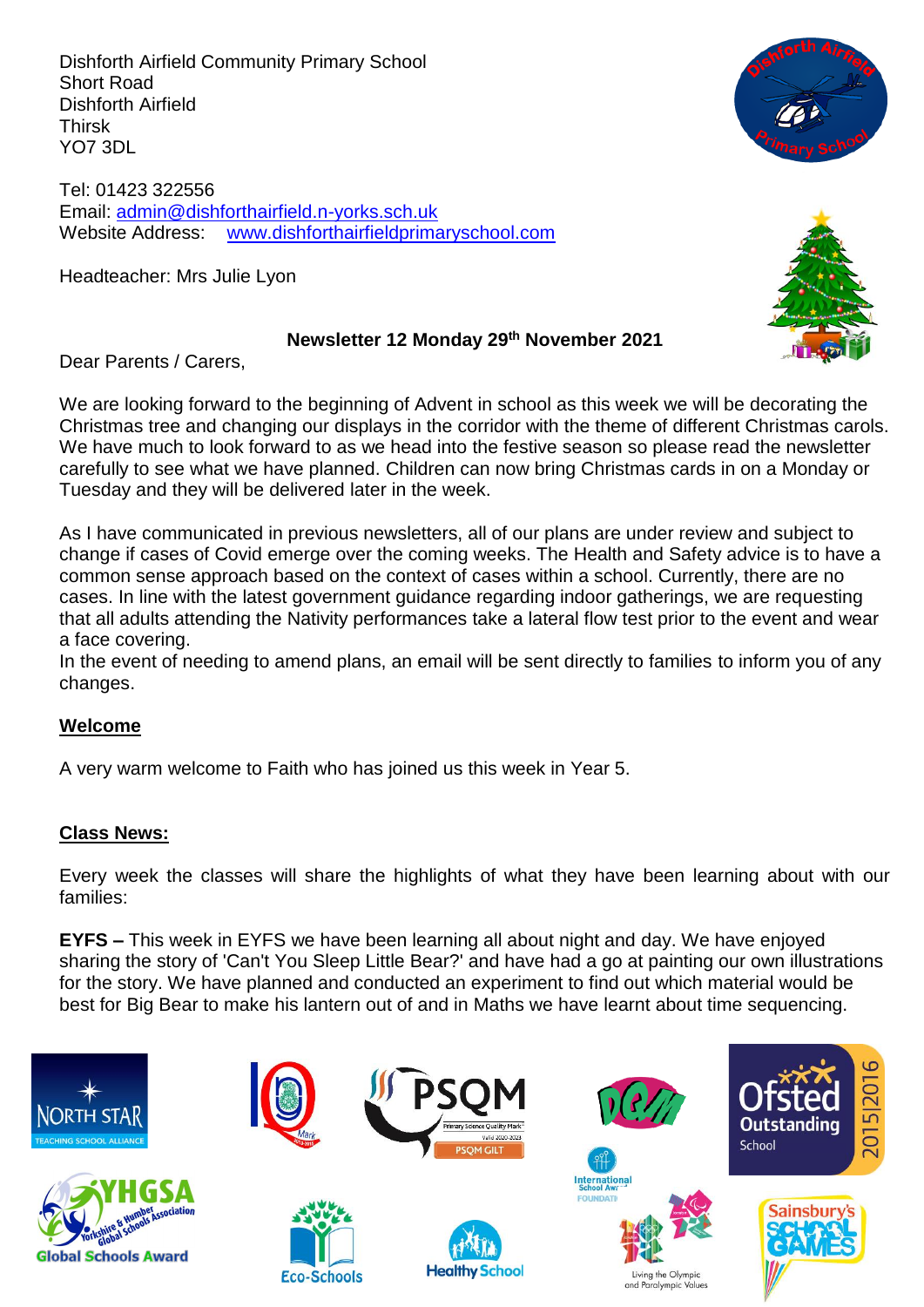**Year 1 and 2 –** In Year 1/2 this week the children have been exploring the themes within the story The Invisible - all about a little girl and her family who struggle with money and they have to move to a new home where she feels invisible. The children have explored the language and then have used these powerful words to help retell the story in their own words. In Maths we have continued to explore the topic of subtraction using practical equipment to support our learning. We have also been developing out cutting skills and pop up skills in making Christmas Trees!

**Year 3 and 4 –** This week we have started to build our own woodwork mazes in our DT lessons. We have also been exploring how mountains are formed in our Geography lesson and are able to name some mountains in the United Kingdom.

**Year 5 and 6 –** This week we have been learning about animal classification in our science lesson. We have investigated classifying animals and we are busy creating our own animals to fit into a specific class. We are drawing on our knowledge of animals and what features different species have.

## **School Dinners December**

The price for dinner is £2.75 per meal (£13.75 per week). The cost for the month of December is £35.75. Please ensure your Parent Pay account is up to date.

## **Promotional School Dinners**

# **Ashes Cricket Meal – Wednesday 1st December – this week!**

Chicken and Vegetable Pie Or Macaroni Cheese **With** Creamy mashed potato and a medley of vegetables

Fruit Flapjack

# **Spring Term Menu**

Please find the Spring Term school dinner menu attached which starts in January.

#### **Homework**

Homework will be given to the children on Friday 3rd December to be handed in the following week. Homework will resume the first week back in January.

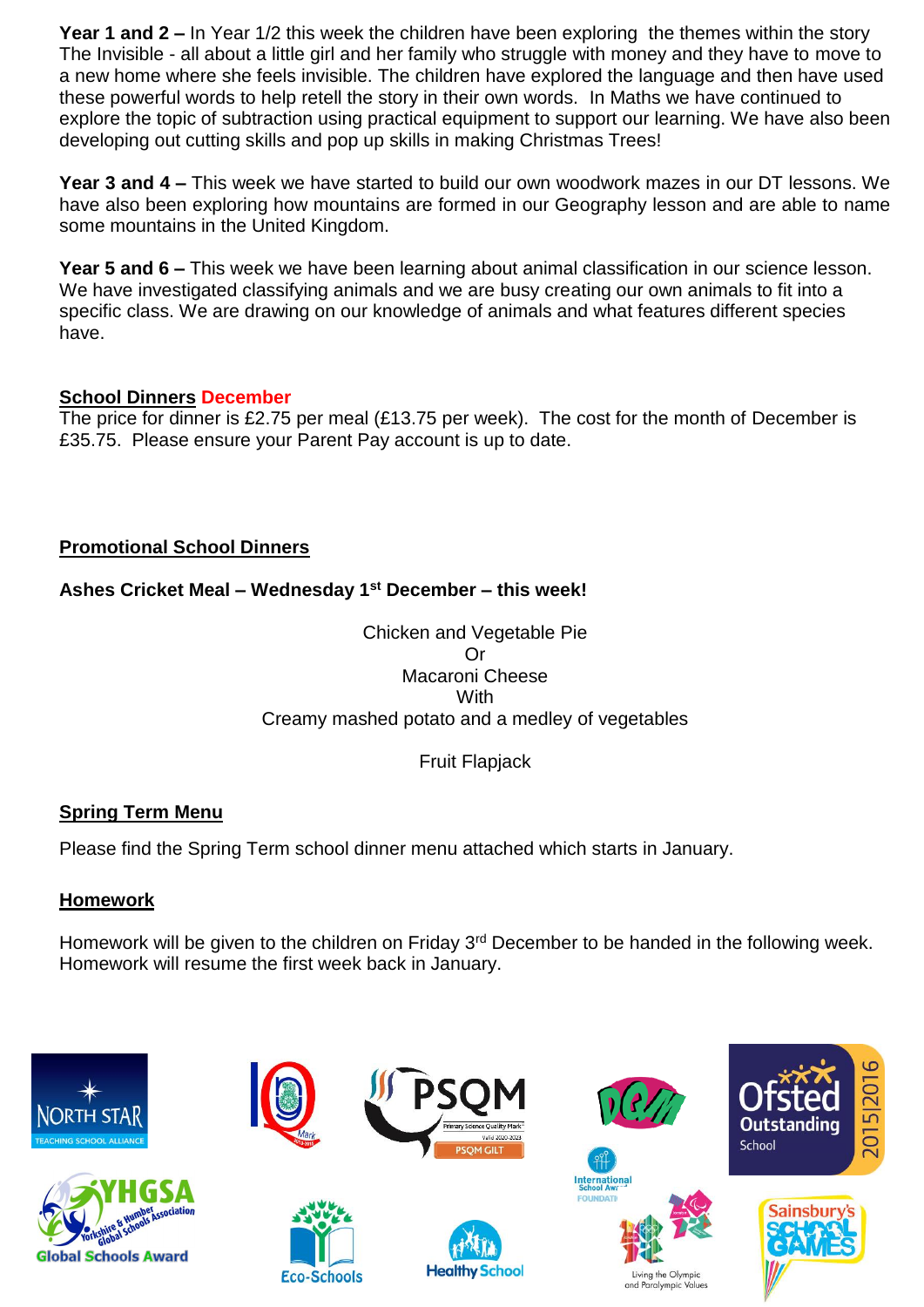# **Emergency Procedure for School Closure – weather related / loss of utilities**

It is rare, however there are occasions where it has been necessary to close schools because of inclement weather, no electricity or because of lack of heating, so I would like to bring to your attention the procedures I will follow if this event occurs now that we are heading towards winter:

- A notice will be posted on the school Facebook page
- An email will be sent to all families
- County Hall will be informed.

Hopefully, this will not happen this winter but I feel it is better to be prepared.

**Please always assume school is open unless you hear via any of the above methods. Please do not phone the school to ask if we are open as we may need to keep the line clear in order to contact staff. Please check on the school Facebook page and check emails. Learning would be sent home via the class email system.**

#### **Advance Notice – Wednesday 26th January**

Due to the rearrangement of whole staff health and safety training, there will be no after school childcare club on Wednesday 26<sup>th</sup> January 2022. Apologies for any inconvenience this may cause, however due to the nature of the training it is important that every member of staff is up to date in this area and I do not anticipate any further disruption to the After School Childcare Club in the academic year.

#### **Advance Notice – Monday 25th April**

Due to the Queen's Platinum Jubilee, schools have been asked to change a training day that was previously allocated in July. The training day will now be straight after the Easter holidays on Monday 25<sup>th</sup> April and school will open for the children on Tuesday 26<sup>th</sup> April.

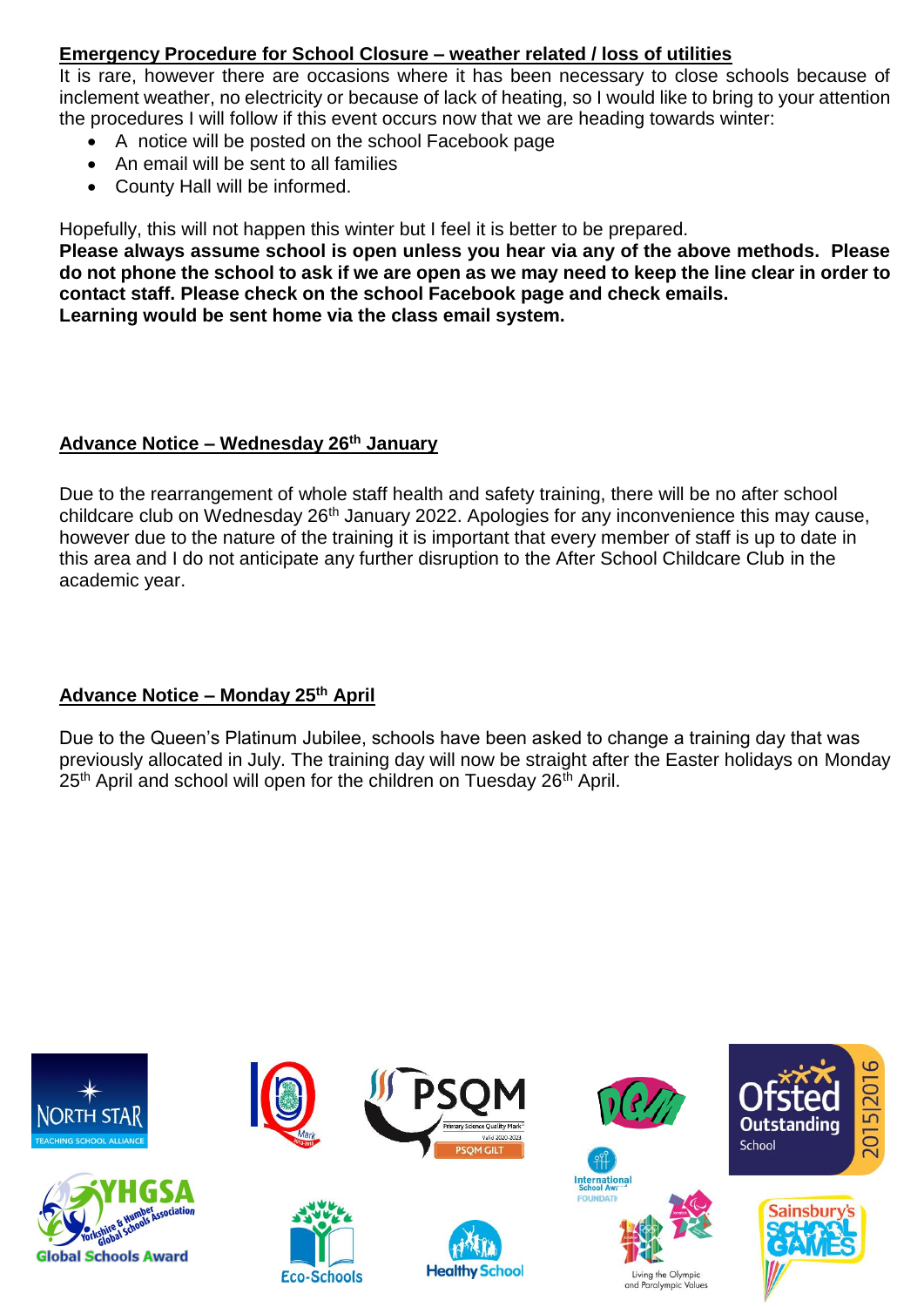

# **Christmas Events 2021**

We have much to look forward to as we head towards the festive season and I would like to share with you what we have planned so far. Please be mindful that as guidance can, and no doubt will change relating to Covid that the following plans may need to be changed.

#### **Nativity Plays**

There are two Nativity plays this year, one by EYFS called 'The Sleepy Shepherd' and Year 1 and 2 are presenting the Nativity through the story of 'Hey Ewe!'

EYFS Nativity is on Wednesday 8th December at 10am





Year 1 and 2 Nativity is on Thursday 9<sup>th</sup> December at 2pm

There will be no filming or photographing of children allowed by parents during the performances.

Please can all adults take a lateral flow test prior to the performance and all are to wear face coverings.



#### **Christmas Jumper Day**

On Friday 10<sup>th</sup> December, we are taking part in Christmas Jumper Day for Save the Children. For a £1 donation to the charity, children can come to school in a Christmas jumper – this can be a decorated jumper or a bought one.

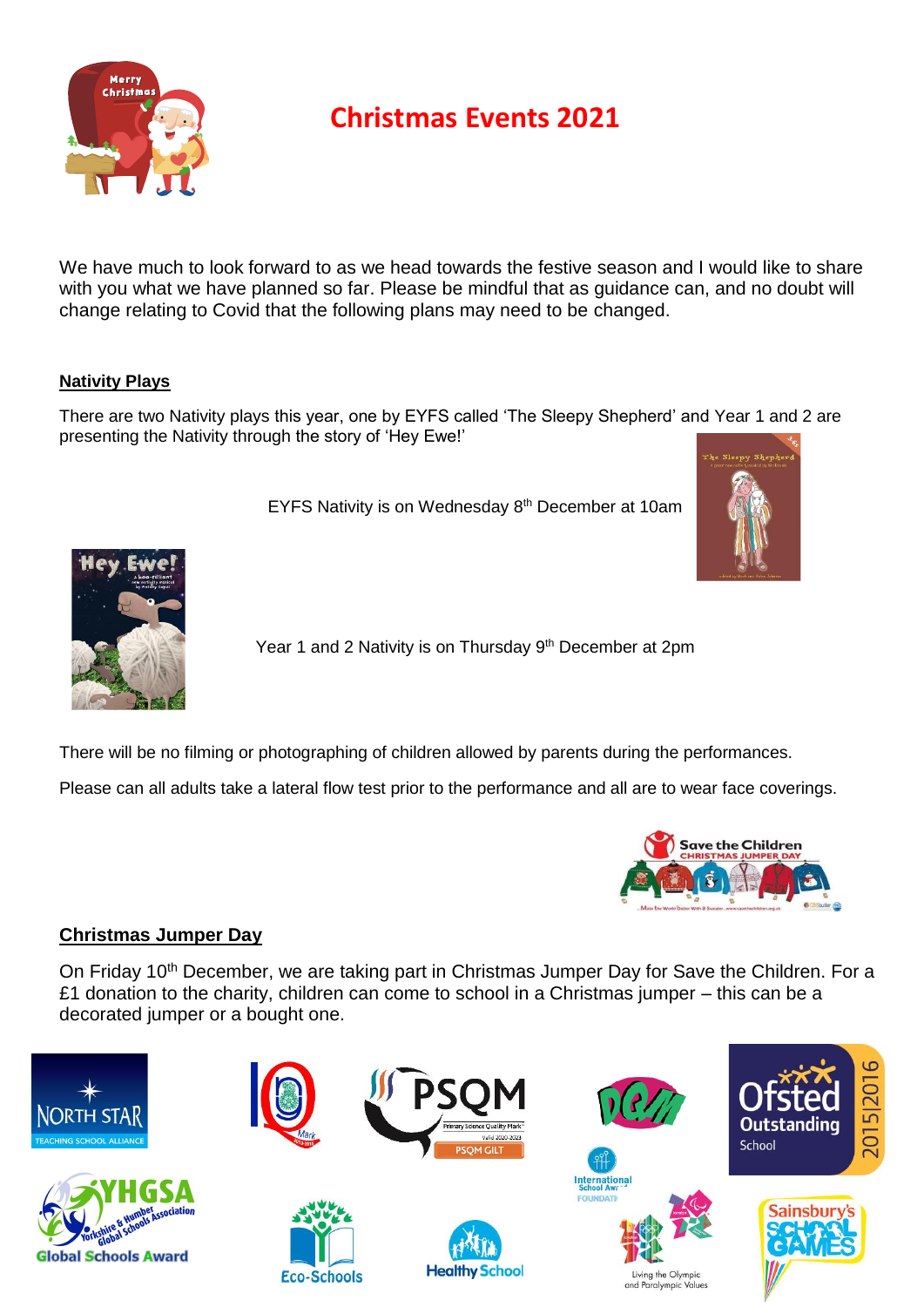## **Christmas Cards**

Children can bring their Christmas cards into school for special Dishforth Airfield delivery! Please can children bring their cards into school on a Monday or Tuesday and then they will be delivered towards the end of the week.

Children can start bringing Christmas cards into school on Monday 29<sup>th</sup> November.

# **School Christingle**

On Tuesday 14th December, every child in the school will make a Christingle and we will have our own outdoor Christingle Service towards the end of the afternoon on the school playground.

**Christmas School Dinner – Wednesday 15 th December School Dinner Special Events: Christmas Lunch**  We will be having Christmas lunch on Wednesday 15<sup>th</sup> December.

#### **Christmas Party afternoon – Thursday 16 th December**

On Thursday 16<sup>th</sup> December, the children will have their Christmas Party in classes. Please can children come to school wearing their uniform and bring their party clothes in a named bag to change into after lunchtime. Thank you.

# **Break-up for Christmas – early closing – Friday 17 th December**

On Friday 17<sup>th</sup> December, school closes early for Christmas at 2.30pm.

#### **Christmas Reading Challenge**

North Yorkshire Libraries have launched their annual Christmas Reading Challenge for children aged 4-11 years. If children can read four library books before Christmas, they will earn stickers, prizes, a certificate and a personalised bauble for a Christmas Tree. Please contact your local library for further details and join the challenge!





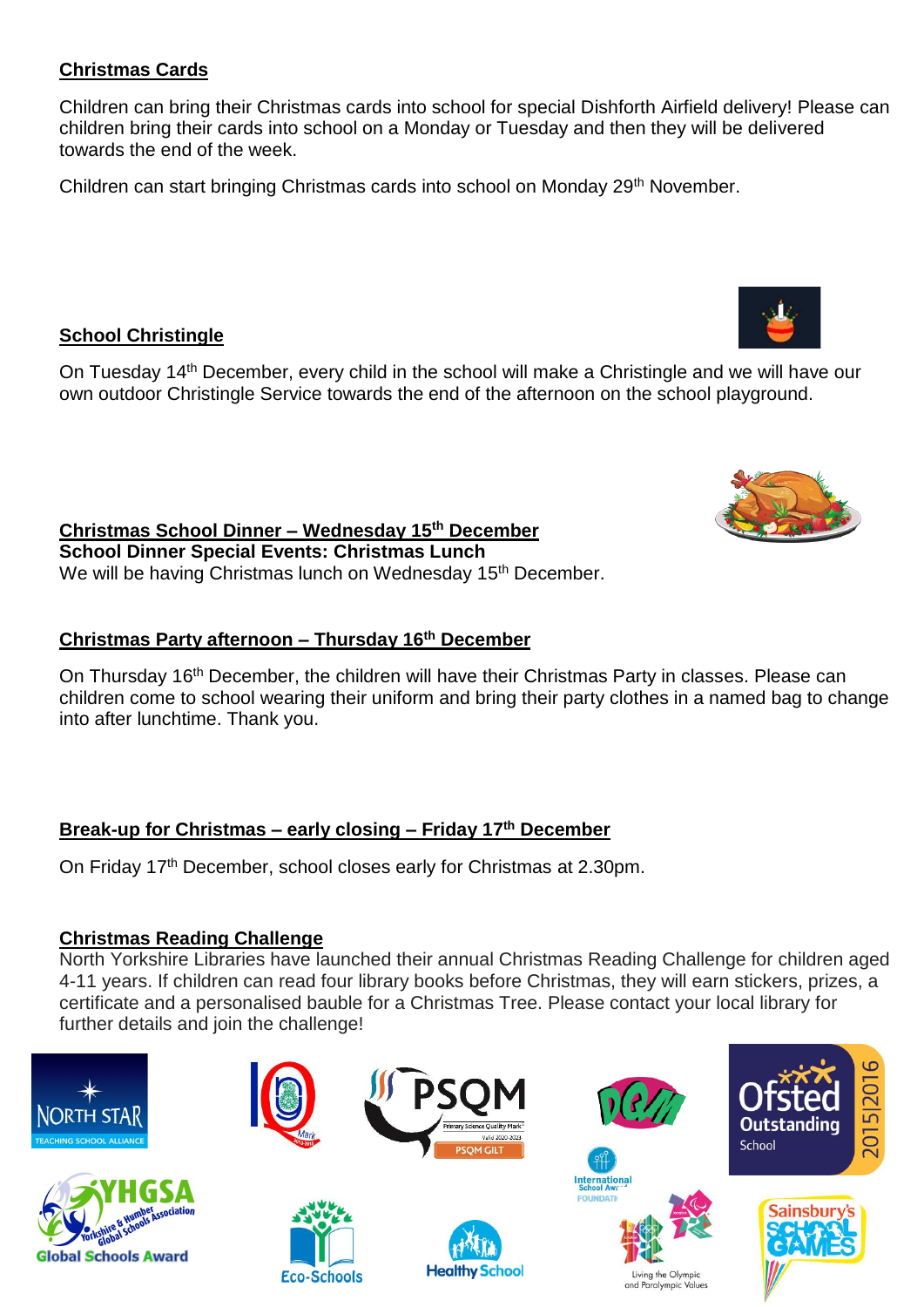# **AWARDS**

#### **Celebration Assembly**

On Friday, we have our Celebration Assembly. This week the following children were given our weekly awards;

#### **Celebration Cup**

The cup this week goes to someone who is a wonderful member of our class. We love the determination, resilience and enthusiasm that this person shows in everything that they do. This person is a wonderful friend and has an infectious smile. We are proud of what they have achieved so far this year and we are so lucky to have them in our class.



Congratulations and well done to …

Libbie-Rose!

**Ribbons**

**EYFS** – The ribbon this week in EYFS goes to someone who has really impressed us with his writing recently. He has been trying really hard to hear all the sounds in words and has been practising his letter formation in order to make his writing as neat as possible. Well done Theo!

**Year 1 / 2 –** This week the ribbon goes to someone who has been trying exceptionally hard with their learning. They have shown a positive attitude to learning and is enjoying trying to challenge themselves. You are a wonderful member of our class. Well done, Sophie!

**Year 3 / 4** – This week the ribbon goes to someone who has written a super poem for our whole school corridor display. I was really impressed with their use of similes and descriptive vocabulary to paint a picture in the readers mind. Well done to Marley!

**Year 5 / 6** – The ribbon this week goes to someone who has shown dedication towards their learning. They have a positive attitude and are keen to make progress and take on feedback about how they can improve. Keep up the hard work. Well done to Holly I!

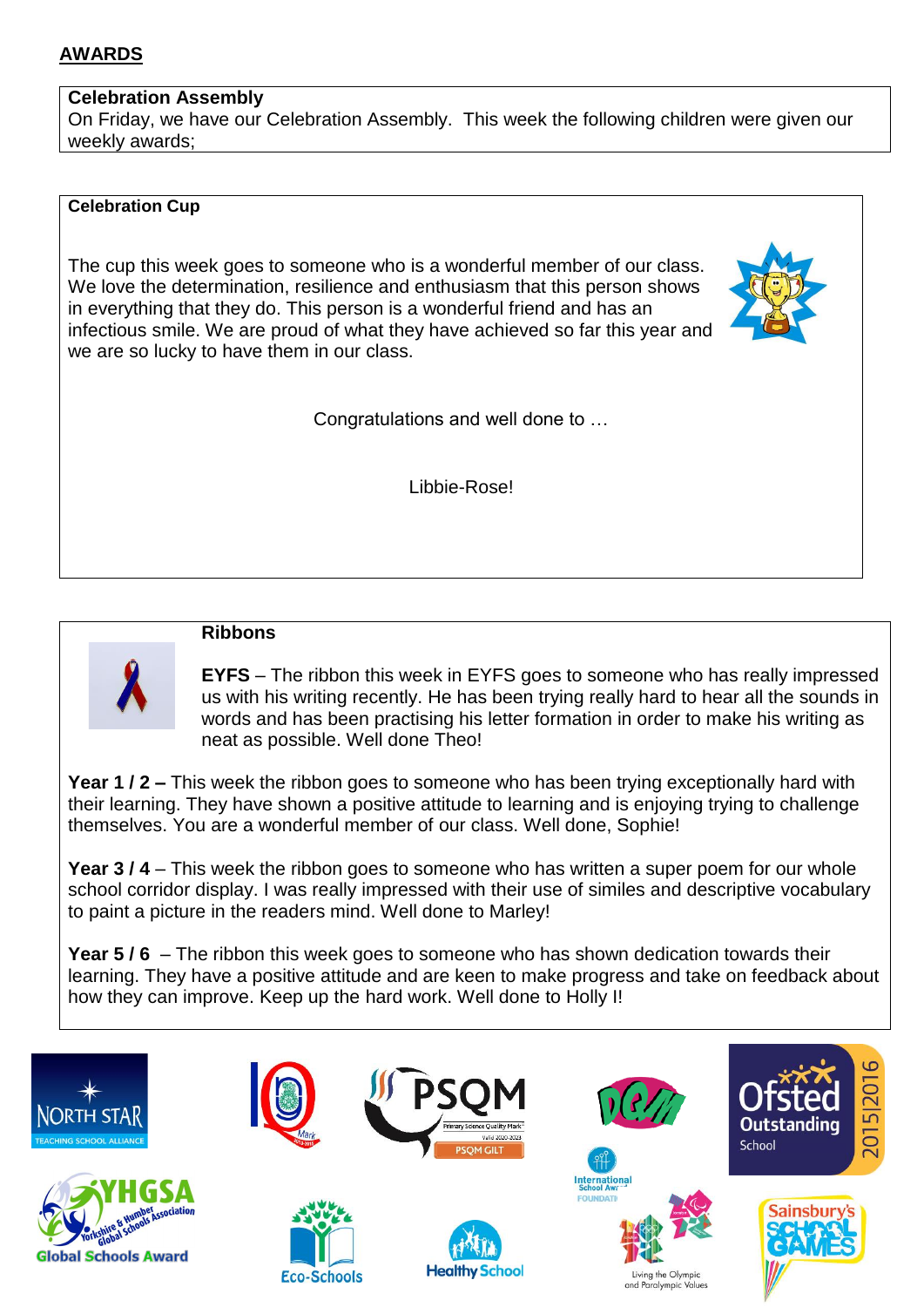#### **Values in Action**

This week our Values award goes to someone who has demonstrated the school values of commitment, co-operation, compassion, responsibility, resilience and respect because in everything she does she makes her friends happy and is a great friend. She always has a happy smile in class.



The Values Award goes to Alyssa and she was nominated by Joseph.

Well done, Alyssa!

#### **Attendance**

Good attendance at school is key to your child's progress.

| Week Commencing 22 <sup>nd</sup> November 2021 |                 |          |            |  |  |  |
|------------------------------------------------|-----------------|----------|------------|--|--|--|
| <b>Reception</b>                               | <b>Year 1/2</b> | Year 3/4 | Year $5/6$ |  |  |  |
| 93%                                            | 92%             | 96%      | 94%        |  |  |  |

Kind regards,

Mrs Julie Lyon Head Teacher